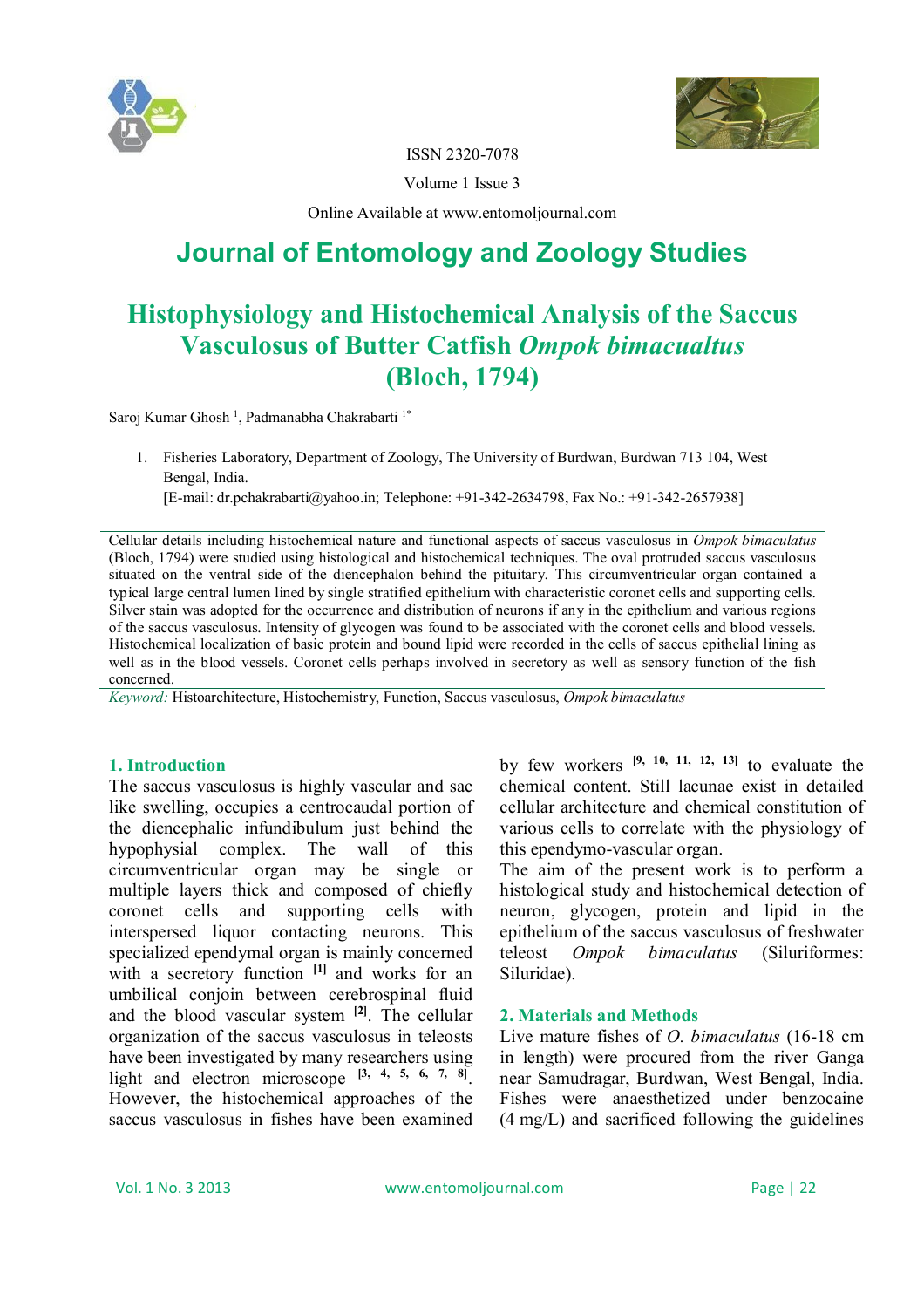given by the Institutional Ethical Committee. The brain together with the saccus vasculosus was disclosed from the ventral side of the head and initially kept in 10% neutral formalin. After few minute the saccus vasculosus beside with the rest of the brain was carefully eliminated from the cranium and instantly processed for histological and histochemical studies.



Fig. 1: Oval shaped saccus vasculosus (SV) surrounded by connective tissue (solid arrow) situated beyond the pituitary (PT) posteriorly. Note the presence of wide lumen (LU) and vascular channels (arrow heads). Broken arrow denotes third ventricle of the brain (B) (MT)  $\times$  50 X.



**Fig 2:** Showing conspicuous nucleus (N) of coronet cells (CC) scattered with supporting cells (SC) (arrow heads). Note the presence of nerve fibres (broken arrows) and blood vessels (BV) below the epithelium. Solid arrows mark luminar protrusions of CC (HE)  $\times$  400 X.

### **2.1 Histological study**

The saccus vasculosus was fixed in aqueous Bouin's fluid for 16-18 hour and subsequently dehydrated properly through an ascending series

of ethyl alcohol. The tissues were cleared with xylene, embedded in paraffin wax (56-58 ˚C) and cut serially at 4 µm thickness. The dewaxed sections were stained with Delafield's Haematoxylin-Eosin (HE) and Mallory's triple (MT) stain.



**Fig 3:** Higher magnification of saccus epithelium shows tall columnar CC with prominent N and few SC (arrow heads). Note the nerve fibre (broken arrow) from CC and BV below the epithelium. Solid arrows indicate globular protrusion of CC towards the LU (HE)  $\times$  1000 X.

#### **2.2 Histochemical study**

Intact tissues were immersed in 10% neutral formalin for a period of 18 h for proper fixation. Subsequent to dehydration the tissues were embedded in paraffin wax (52-54˚C) in vacuum embedding bath. Sagittal sections were cut at 8 m thickness and subjected to the following histochemical test to evaluate the chemical nature of cells lining the saccus vasculosus: Silver Impregnation Method (SIM) for detection of neurons **[14]** , Best's Carmine (BC) method for detection of glycogen**[15]** , Mercury-Bromphenol Blue (MBPB) method for detection of basic protein **[16]** and Sudan Black B (SB) method for detection of bound lipid **[17]** .

### **3. Results**

#### **3.1 Histology**

The saccus vasculosus of *O. bimaculatus* is well developed and oval sac like texture, located on the ventral side of the diencephalon near the third ventricle of the brain (Fig 1). It is situated postero-dorsal to the pituitary and enclosed by loose connective tissue. The saccus is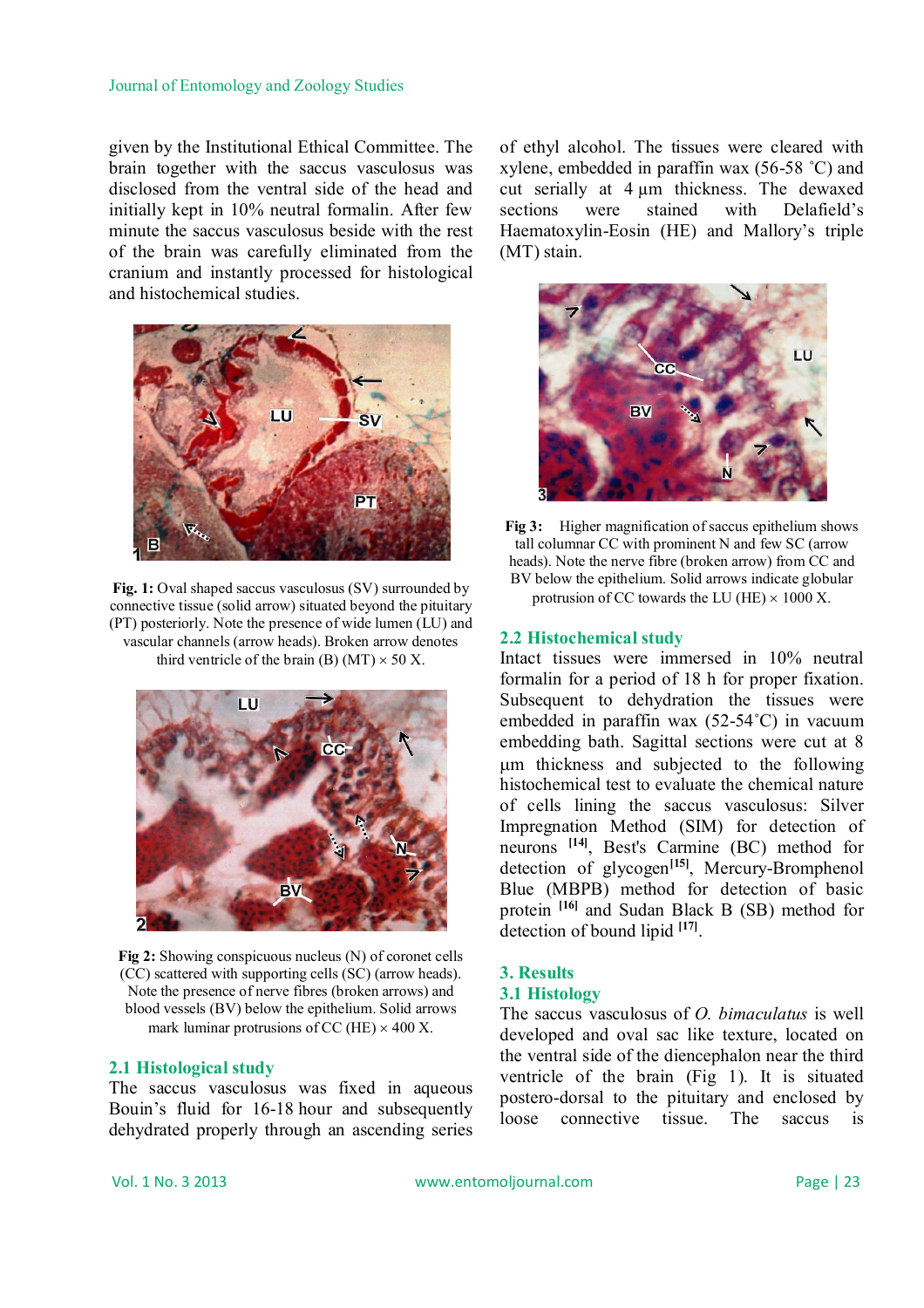encapsulated vascular organ and is precisely separated from the pituitary. The blood vessels are existed interior to the capsule of saccus vasculosus in the form of vascular channels, exhibit intense red colour (Fig 1).



**Fig 4:** Showing intense silver reaction in coronet cells (CC) and synaptic contact (arrow heads) with blood vessels (BV). Note positive reaction in the coagulum of lumen  $(LU)$  (SIM)  $\times$  400 X.

The capsular wall in some portions invades the parenchyma of saccus to form villi like outgrowths towards the lumen. These villi are lined by the single layer of stratified epithelium while the core is formed entirely by the blood vessels (Fig 2). However, the number of such projections is limited to 4 to 5 of different size. This arrangement appears to increase the inner surface area of saccus vasculosus. The inner epithelium of saccus is made up of mainly two types of cells: highly specialized coronet cells and the basal supporting cells (Fig 2). The coronet cells are large in number than supporting cells, which are arranged in stratified manner. The predominant coronet cells are tall columnar in shape and the basal portion is spindle shaped while the apical portion is narrow. The nuclei are large and conspicuous (Figs. 2 and 3). The apical portion of the coronet cells are characterized by globular protrusion which are projecting into the saccus lumen. The basal regions of the cells are in close contact with the blood vessels (Fig. 3). The supporting cells are small and irregular in out line. They have deeply stained central nuclei and scattered among the coronet cells (Figs. 2 and 3). The lumen of the saccus vasculosus is abundant

and holds perceptible amount of secretory material. In certain areas these basophilic secretory depositions are continuous with the coronet cells, show identical tinctorial nature. In the basal part of the saccus epithelium, there are nerve fibres of different calibers (Fig 2 and 3).



**Fig 5:** Showing positive silver reaction in CC which are intimate contact with BV and luminar (LU) secretion (SIM)  $\times$  1000 X.

#### **3.2 Histochemistry**

### **3.2.1 Detection and localization of neuron**

Different degrees of silver deposition are distributed in the coronet cells of the saccus epithelium. The terminals of some coronet cells contained clear synaptic vesicles at the basal parts which are associated with the blood vessels (Fig 4). In the posterior portion the neurosecretory fibres enter and encircle the saccus epithelium. The luminal secretory part also shows positive silver reaction (Fig 4 and 5).



**Fig 6:** Moderate reaction of glycogen in coronet cells (CC). Note intense reaction in blood vessels (BV). LU indicates lumen (BC)  $\times$  100 X.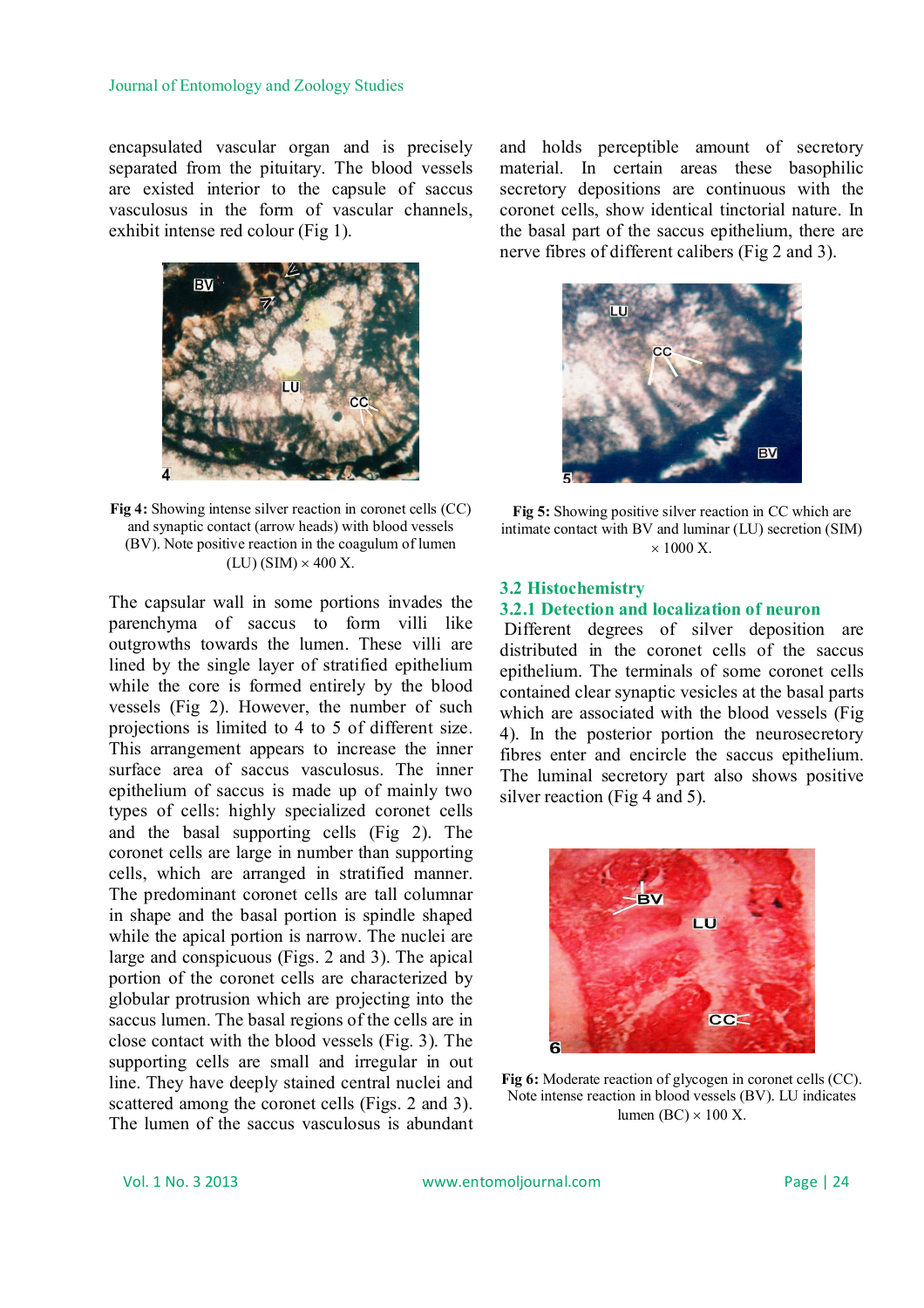## **3.2.2 Detection and localization of glycogen**

The Best's carmine reaction furnishes intense to moderate red colour in the cytoplasm of coronet cells along with its apical border (Fig. 6). This indicates considerable amount of glycogen present in these cells. However, maximum glycogen reaction is discernible in the blood cells of blood vessels (Fig. 6).

## **3.2.3 Detection and localization of basic protein**

The cytoplasm of the coronet cells in the saccus of *O. bimaculatus* stain more intensely due to proteinaceous nature of these cells. The apical protrusions and globules of the coronet cells also show attentive reaction for protein (Fig. 7). The supporting cells are also positive to this test. However, maximum protein reaction has been encountered in the blood cells of blood vessels. In some places the luminal secretory products from the coronet cells have been found to be more reactive than that of the coronet cells (Fig. 7).



**Fig 7:** Showing localization of protein in coronet cells (CC), supporting cells (arrow heads) and luminal (LU) secretion (arrow). Note maximum blue colour in blood vessels (BV) (MBPB)  $\times$  400 X.

### **3.2.4 Detection and localization of bound lipid**

The rim of cytoplasm of the coronet cells exhibit moderate to weak lipid content. The intensity of bound lipid reaction in the apical protrusions of the coronet cells varies greatly due to the deviate amounts of secretory products (Figs. 8 and 9). Moreover, the blood vessels provide considerable reaction with sudan black staining (Figs. 8 and 9).







**Fig. 9.** Showing moderate lipid reaction in the rim of cytoplasm of CC. Note intense reaction in BV and positive reaction in luminal secretion (LU) (SB)  $\times$  400 X.

#### **4. Discussion 4.1 Histology**

The saccus vasculosus forms part of the floor of the diencephalon in most of the fishes and is considered as saccular protrusion of the caudal infundibular wall of the diencephalon; hence, it always lies in the vicinity to the hypophyseal complex. Teleostean scauus vasculosus exhibits considerable morphological variability at both cellular and whole level of organization**[**7**]** . In the present investigation, the saccus vasculosus in *O. bimaculatus* is oval sac like structure, situated ventral side of the third ventricle of brain and is separated from the pituitary by an interspace hence, can be classified under Mecklenburg**[**18**]** group II.

Van de Kamer**[19]** observed rich vascular supply and interpreted saccus vasculosus as a gland of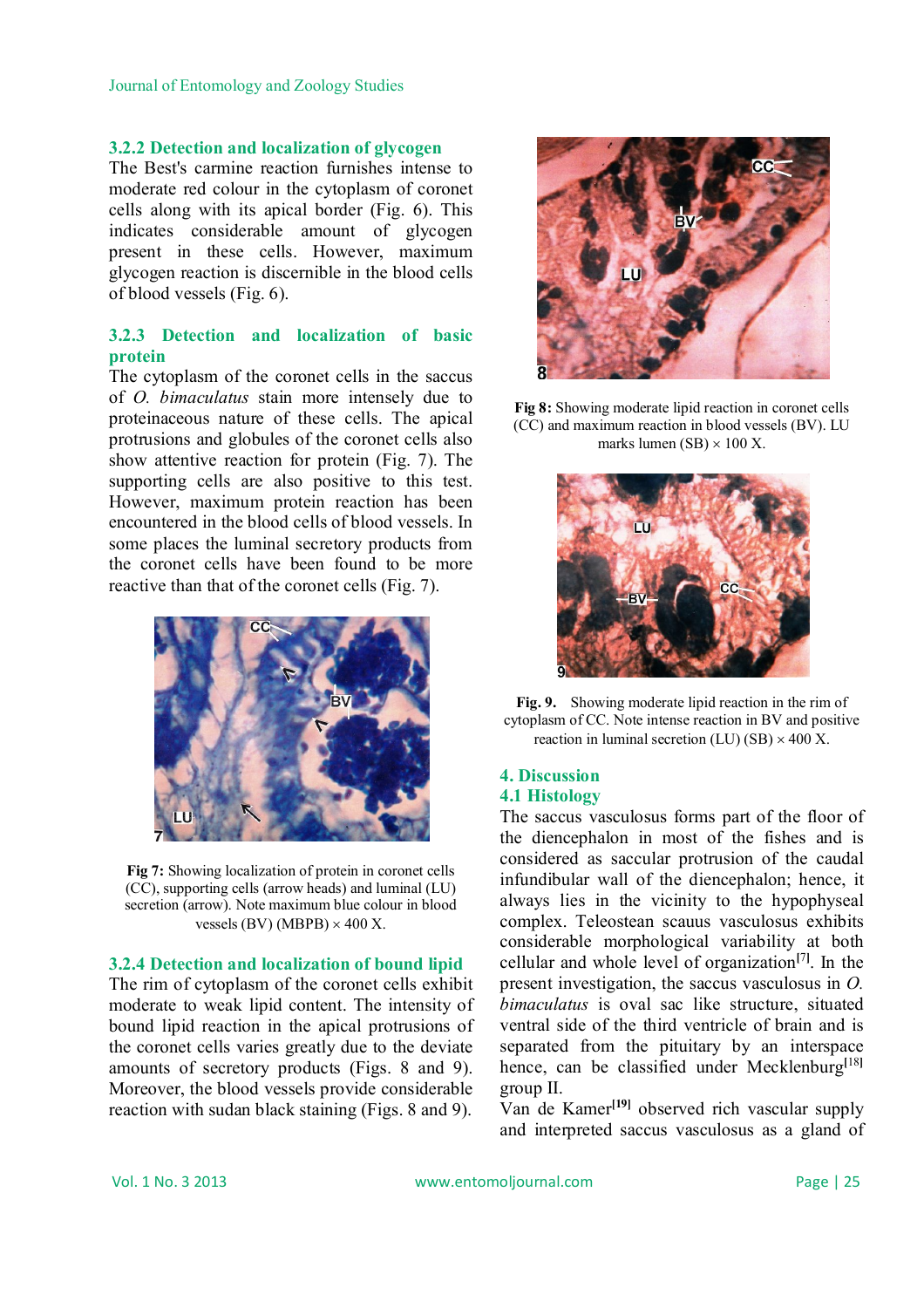brain and assigned a secretory role of unknown function. Rao **[20]** has studied the degree of vascularization especially at the area around the infundibulum and secretory activities of the saccus vasculosus of some teleosts. He also noticed a rich vascularity in the hypothalamus of *Amphipnus cuchia*, but absence of saccus vasculosus and vascular elements in the posterior region of the infundibular wall on the contrary. In *O. bimaculatus* the vascular channels consisting of capillaries and the wall of saccus vasculosus often shows infoldings into the lumen. This system increased the surface area of saccus epithelium to facilitate the absorption and/or secretion process. Similar infoldings of saccus epithelium have been observed by Jansen & Flight **[21]** in rainbow trout. Dammerman **[22]** suggested that the capillaries are responsible to provide nutritive substances to the different cells ling the saccus epithelium.

In the present study, the single stratified epithelium of saccus is composed of heterogeneous population of coronet cells and supporting cells. The coronet cells are highly specialized ependymal cells with a characteristic apical cytoplasmic outgrowth, called globules. The supporting cells are also called as tanycytes **[23]** , are small and present between the coronet cells. Kurotaki **[24]** during his histological studies on the saccus vasculosus of *Anguilla japonica* and *Cottus pullux* noted that the saccus epithelium is made up of principal coronet cells and supporting cells. He also noticed cytoplasmic protrusions at the apex of the coronet cells. Singh & Sathyanesan **[25]** observed coronet and supporting cells alternating with each other in the saccus epithelium of *Mystus vittatus, Callichorus pabda* and *Bagarius bagarius*. Rossi &Palombi **[26]** investigated the structure of the coronet cells of the saccus vasculosus at different stages of the life cycle of *Anguilla anguilla*. They opined that during marine larval stage, the narrow lumen of the saccus and vesicle within the apical globules are filled with electron dense material while in freshwater forms the saccus lumen appears expanded, the apical globules are very much developed and electron dense material has disappeared.

In *O. bimaculatus* the saccus contains a typical large central lumen contains appreciable amount of stainable material. Typical central lumen is provided with 4 to 5 villi like projections. These architectural variations are interesting to explore the possible functional status which will be speculative. The present observation reveals that the structural pattern and cellular orientation of the saccus vasculosus of the experimental teleosts may be involved in either secretory or absorptive activities. The coagulum seen in the saccus lumen has also been identified and secretory function has been assigned to the coronet cells **[11]** . Singh &Sathyanesan **[25]** noted PAS-positive granules in the coronet cells of many fishes and also suggested a secretory role. In *O. bimaculatus* the coronet cells are columnar and devoid of apical globules, but apical region shows signs if secretory activities. Benjamin<sup>[27]</sup> suggested that the coronet cells are secretory elements, maybe involved in osmoregulation. Most of the investigators have paid attention to the supporting cells which are present among the coronet cells either at neck level or near the basal end of the coronet cells. In the present study the similar position of supporting cells has been detected in the saccus vasculosus of the said fish. Although their structural feature, do not indicate the morphological signs of intense activity which may be correlated to secretory or resorptive functions. However, the distribution of supporting cells between the cerebrospinal fluid and endomeningeal fluid is suggestive of a transporting function.

### **4.2 Histochemistry**

In the present observation, silver stain is deposited in the coronet cells which are contacted with nerve terminals. Some of the terminals show clear synaptic structure, suggesting the cholinergic nerve. In *O. bimaculatus* presence of neuronal elements indicates its credible sensory role. Therefore, our findings suggest that the function of the coronet cells for the metabolism of the cerebrospinal liquor is controlled by the cholinergic nerve. Further, the coronet cells could function as a chemoreceptor monitoring the composition of the cerebrospinal fluid. This is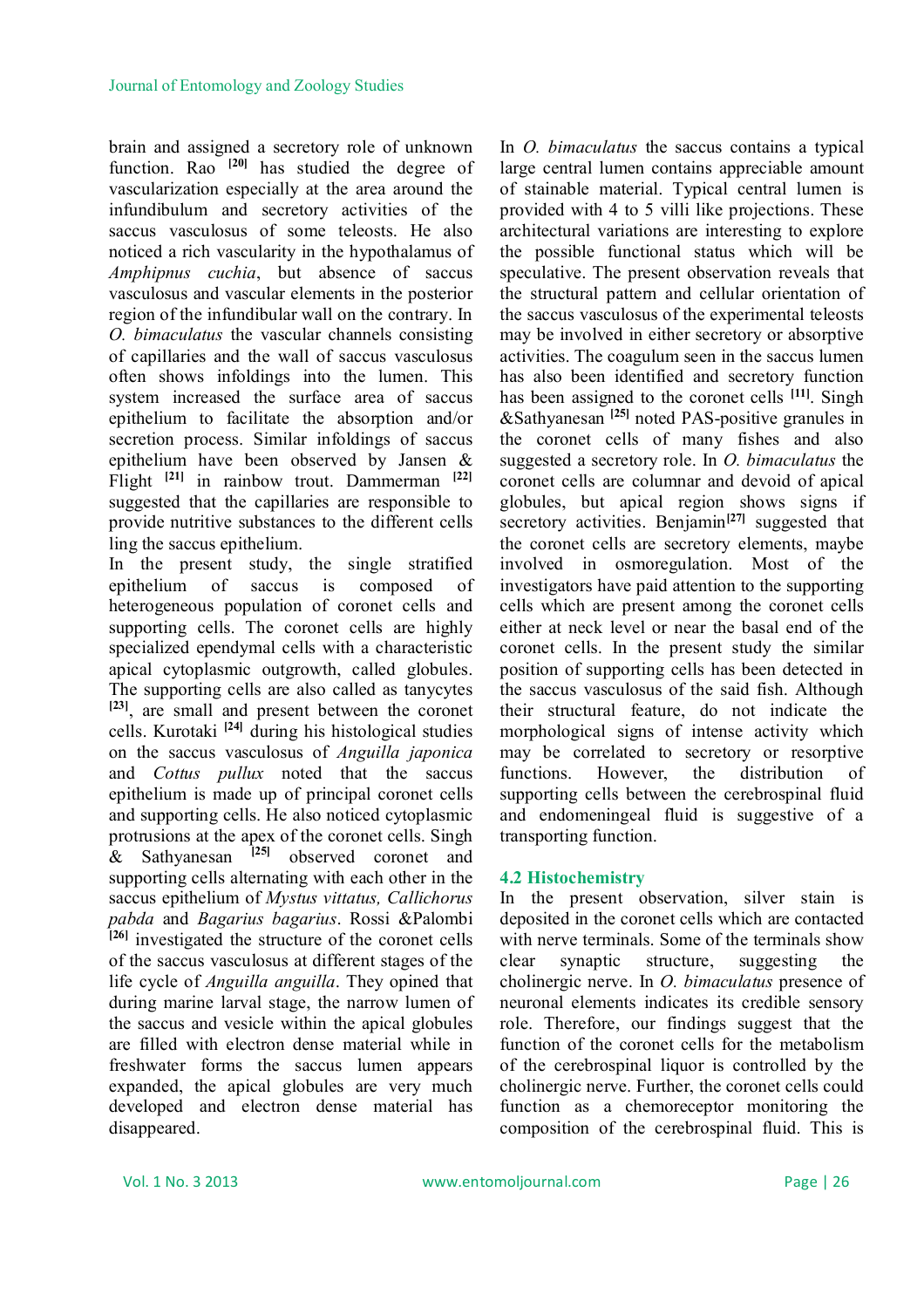conformity with the findings of Chakrabarti & Ghosh **[8]** in the saccus vasculosus of *Macrognathus aculeatum*.

In the present histochemical investigation mainly the coronet cells lining the saccus epithelium in *O. bimaculatus* exhibit intense to moderate reaction for glycogen probably for metabolic as well as physiological activities. Sundararaj & Prasad **[9]** noticed that coronet cells of the saccus vasculosus of *N. chitala* contain glycogen in the apical protrusion. They have suggested that glycogen is converted to glucose which thereafter is delivered to cerebrospinal fluid. Khanna & Singh **[28]** concluded that glycogen in coronet cells is converted to acid mucopolysaccharide before extrusion. Murakami &Yoshida **[29]** have recorded the presence of glycogen in the coronet cells, which according to them is first converted into glucose and then extruded into the cerebrospinal fluid. In the present observation moderate to weak glycogen reaction in the coronet cells of saccus vasculosus advocates that the said fish may accumulate least amount of glycogen in the coronet cells as energy source but directly utilize glucose for the purpose from the blood which are richly supplied in saccus vasculosus.

In the present study, the cytoplasm content of coronet cells of saccus vasculosus of *O. bimaculatus* exhibits positive reaction for protein, therefore, it is concluded that the content of coronet cells is at least in part proteinaceous. Intense protein reaction is also discernible in the coagulum of lumen suggests its secretory function <sup>[11]</sup>. Therefore, the acute reaction for protein confirming the elaborate secretion of glycoprotein from the coronet cells of saccus vasculosus.

Sundararaj & Prasad<sup>[9]</sup> reported the localization of traces of phospholipid in the apical protrusion and globules of coronet cells in the saccus vasculosus of *N. chitala*. In the present study the variation of sudanophilic materials in the coronet cells of *O. bimaculatus* have been observed. It is quite likely that necessary energy is needed for the physiological activities and secretion of the secretory product of the coronet cells which is

mainly derived from the accumulated lipid material of the cell concerned.

## **5. Acknowledgements**

The authors are delightful to Dr. A. Basu, Head, Department of Zoology, The University of Burdwan for providing laboratory facilities.

## **6. References**

- 1. Gupta A. Studies of saccus vasculosus of *Anabas testudineus* and *Colisa fasciatus* with reference to secretory functions. Journal of Applied Zoological Researches 2007; 18:64-66.
- 2. Bhatnagar AN, Al-Noori SA, Gorgees NS. Studies on the histomorphology and histochemistry of the saccus vasculosus of *Cyprinon macrostomus*. Acta Anatomica (Basel) 1978; 100:221-228.
- 3. Shimada T. Scanning electron microscopic study on the saccus vasculosus of the rainbow trout. Archivum Histologicum Japonicum 1976; 39:283-294.
- 4. Tsuneki K. A histologic survey of diencephalic circum ventricular organs in Teleosts with special reference to osteoglossomorphs. Japan J Ichthyol 1986; 33:27-38.
- 5. Saksena DN. Histophysiology of the saccus vasculosus of the Indian fresh water goby, *Glossogobius giuris* Ham. (Teleostei). Folia Morphologica (Parha) 1989; 37:249-252.
- 6. Corujo A, Rodriguez-Moldes I, Anadon R. Light microscopic and ultrastructural study of the development of the saccus vasculosus in the rainbow trout, *Oncorhynchus mykiss*. Journal of Morphology 1990; 206:79-93.
- 7. Tsuneki K. A systematic survey of the occurrence of the hypothalamic saccus vasculosus in teleost fish. Acta Zoologica 1992; 73:67-77.
- 8. Chakrabarti P, Ghosh SK. Histophysiological studies on the saccus vasculosus of *Macrognathus aculeatum* (Bloch). Proceedings of the Zoological Society 2009; 62:139-142.
- 9. Sundararaj BI, Prasad MRN. The histochemistry of the saccus vasculosus of *Notopterus chitala*  (Teleostei). Quarterly Journal of Microscopical Science 1964; 105:91-98.
- 10. Jansen WF, van Dort JB. Further investigations on the structure and function of the saccus vasculosus of the rainbow trout, *Salmo gairdneri* Richardson. Cell and Tissue Research 1978; 187:61-68.
- 11. Kulkarni RS, Sathyanesan AG. Histochemical study of the saccus vasculosus of the freshwater teleost *Mystus vittatus*. Life Sciences Advanced 1982; 3:257-263.